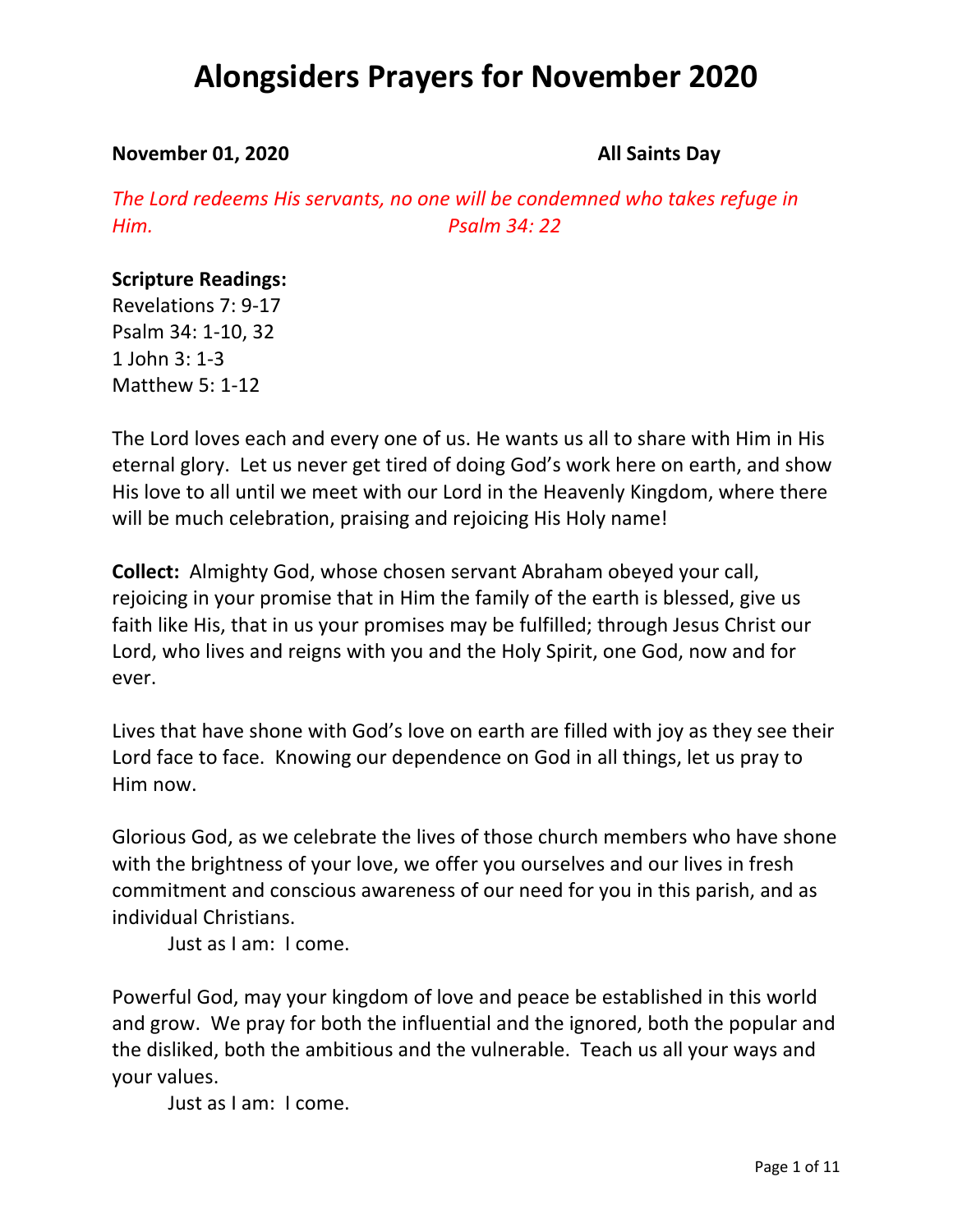Loving God, we call to mind our families and friends, neighbours and colleagues, thanking you for all their loving care and forgiveness, and asking your light to shine in all areas of hurt and misunderstanding.

Just as I am: I come.

Healing God, we bring to you those whose lives are darkened by pain, fear or weariness. Come to our aid, help us to bear what must be carried, and take from us all resentment and bitterness, replacing it with the abundance of peace. Just as I am: I come.

Eternal God, we thank you for all the saints, those recognized by the Church, and those known only to a few and to you. We praise you for their example and rejoice that they live in your heaven with every tear wiped away. In your mercy may all who have died in your friendship know your lasting peace.

Just as I am: I come.

Gracious God, you can take us as we are and transform us by your life in us. Clear our lives of all that is not of you, so that we let your goodness shine through the colours of our personalities and gifts you have given to us.

Merciful Father, accept these prayers for the sake of your Son, our Saviour Jesus Christ.

Amen.

**The Lord's Prayer**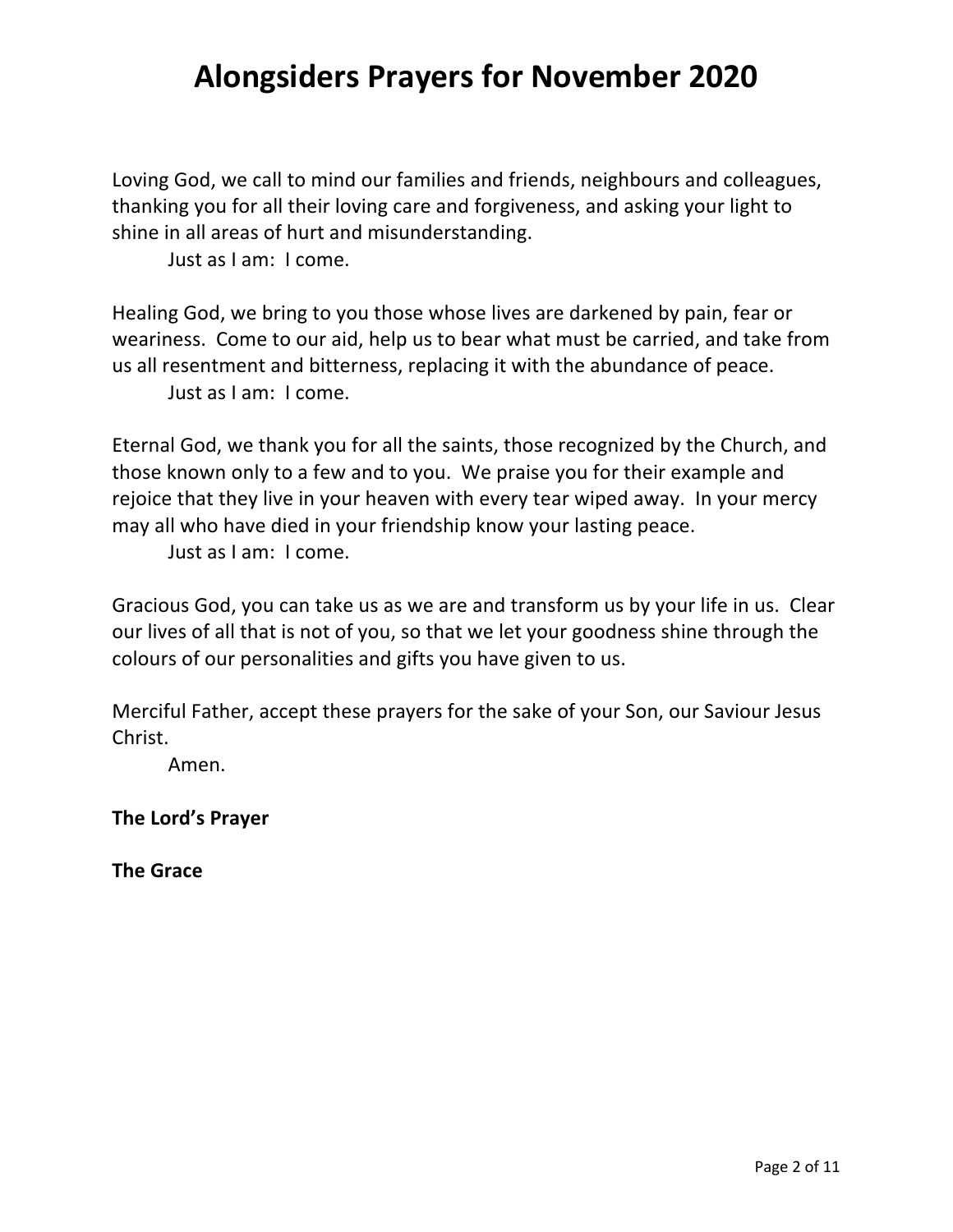**November 08, 2020 23rd Sunday after Pentecost**

*Therefore, keep watch, because you do not know the day or the hour. Matthew 25: 13*

#### **Scripture Readings:**

Joshua 24: 1-3a Psalm 78: 1-7 1 Thessalonians 4: 13-18 Matthew 25: 1-13

God is our constant companion and will never leave us. We must never forget to tell others of His love and mercy for all His children and why we believe. This is so because we want all our family, friends and neighbours to spend eternity with our Lord and Saviour where love is eternal and everlasting. Thanks be to God.

**Collect:** Eternal God, who caused all holy scriptures to be written for our learning, grant us so to hear them, read, mark, learn, and inwardly digest them, that we may embrace and ever hold fast the blessed hope of everlasting life, which you have given us in our Saviour Jesus Christ, who lives and reigns with you and the Holy Spirit, one God, for ever and ever.

We need to keep ourselves awake and prepared so that the day of the Lord does not come to us as darkness rather than light. In the power of the Spirit, let us pray to the Lord.

Heavenly Father, anoint your Church all over the world with the oil of your Spirit, so that we burn brightly, lighting the dark world with your love and truth. Keep our Church communities from error and sin, and supply us all through word and sacrament with all that our souls require.

Waken us Lord: to understand your love.

Heavenly Father, take the false values of our world and upend them, take the oppressed and free them, take the leaders and inspire them, take the past and redeem it, the present and fill it, the future and guide us into it.

Waken us Lord: to understand your love.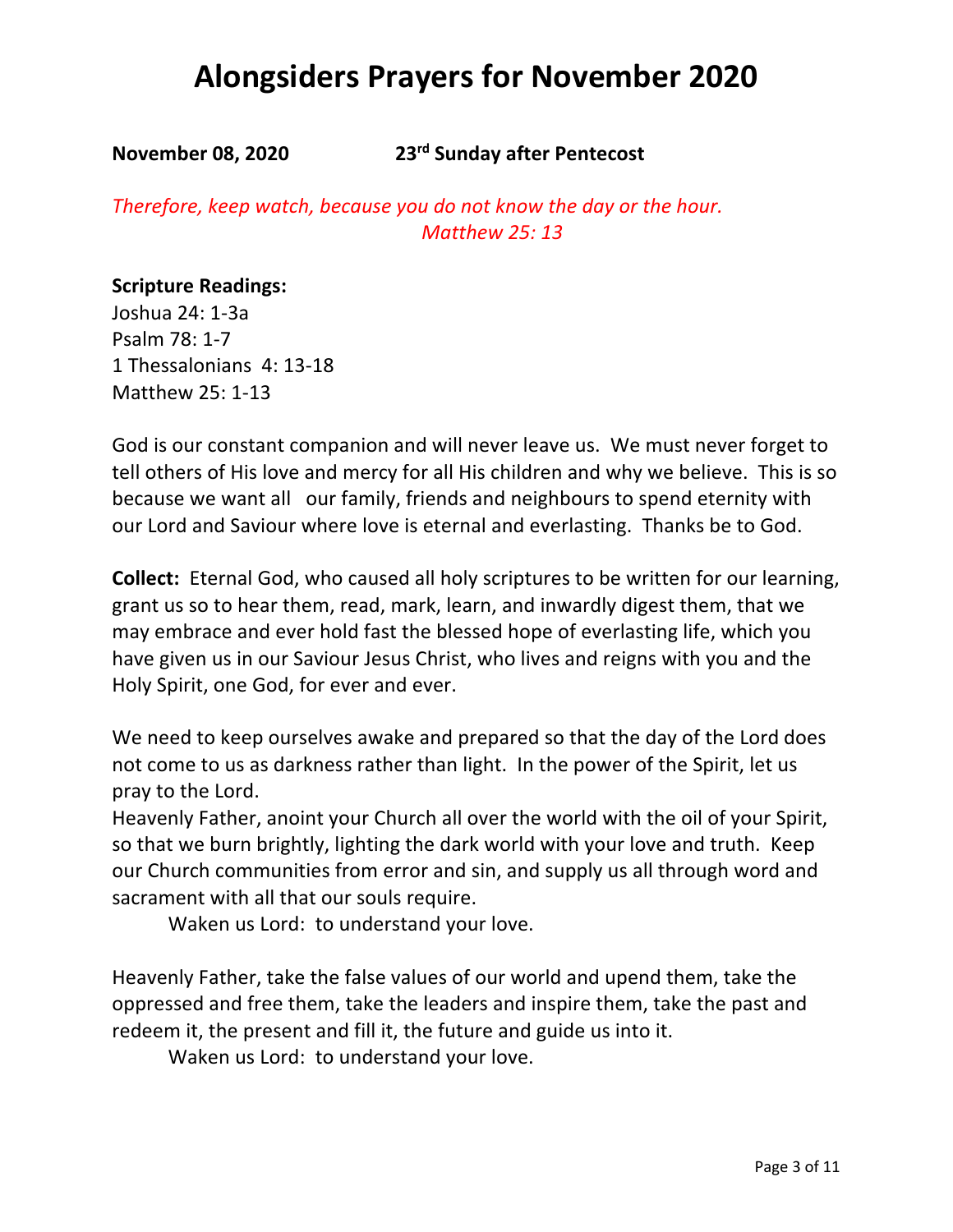Heavenly Father, as we pray for all who are ill in body, mind or spirit, surround them with your love and healing, your reassurance and peace. We pray for those who are too weak or exhausted to pray, but simply know they ache for your comfort.

Waken us Lord: to understand your love.

Heavenly Father, we commend to your mercy and love those who have died in your faith and friendship. May we all share in the joy of Christ's coming in glory. Waken us Lord: to understand your love.

Heavenly Father, we thank you for all the resources for holiness you lovingly provide, and for your ongoing and unlimited provision. Merciful Father, accept these prayers for the sake of your Son, our Saviour Jesus Christ.

Amen.

**The Lord's Prayer**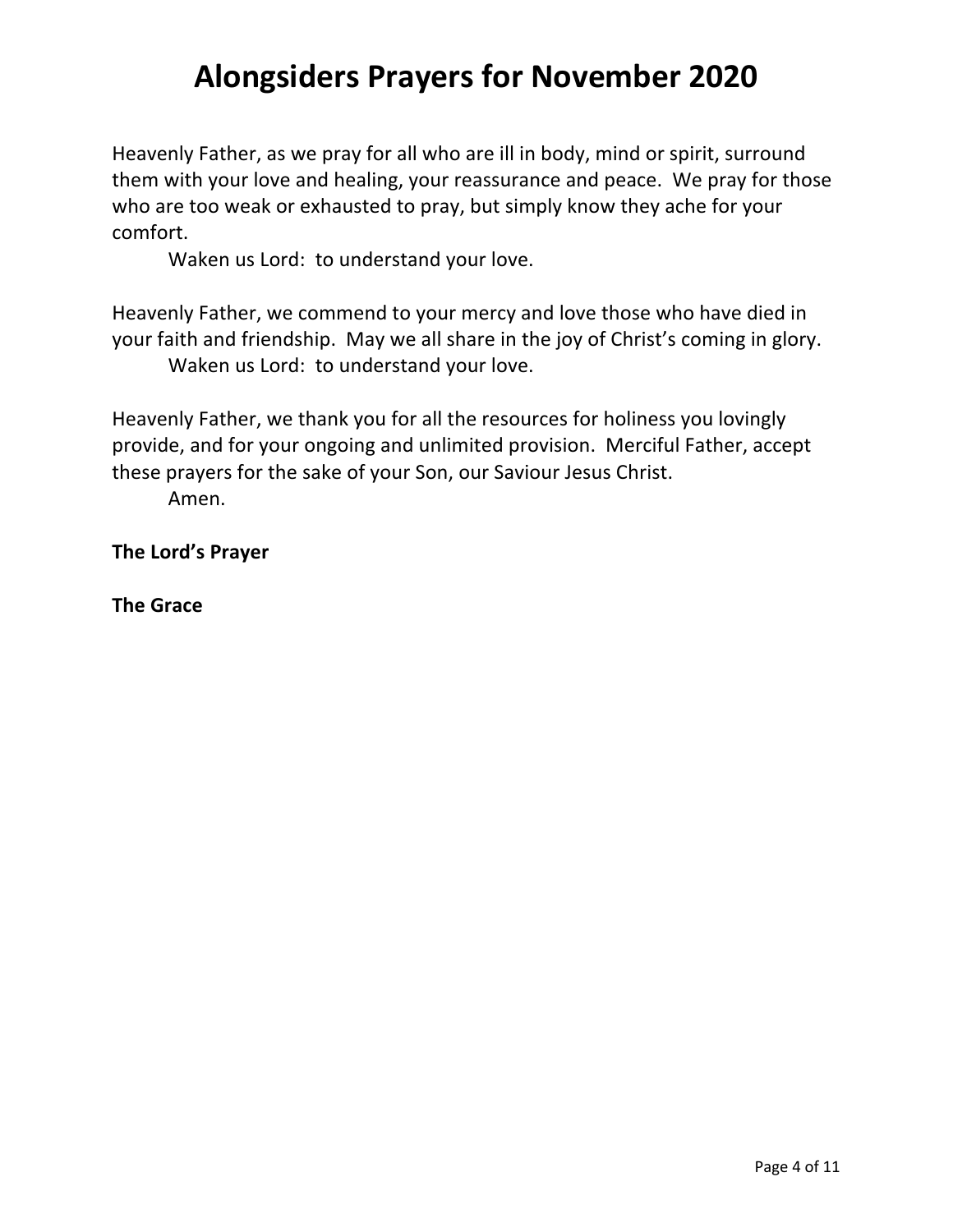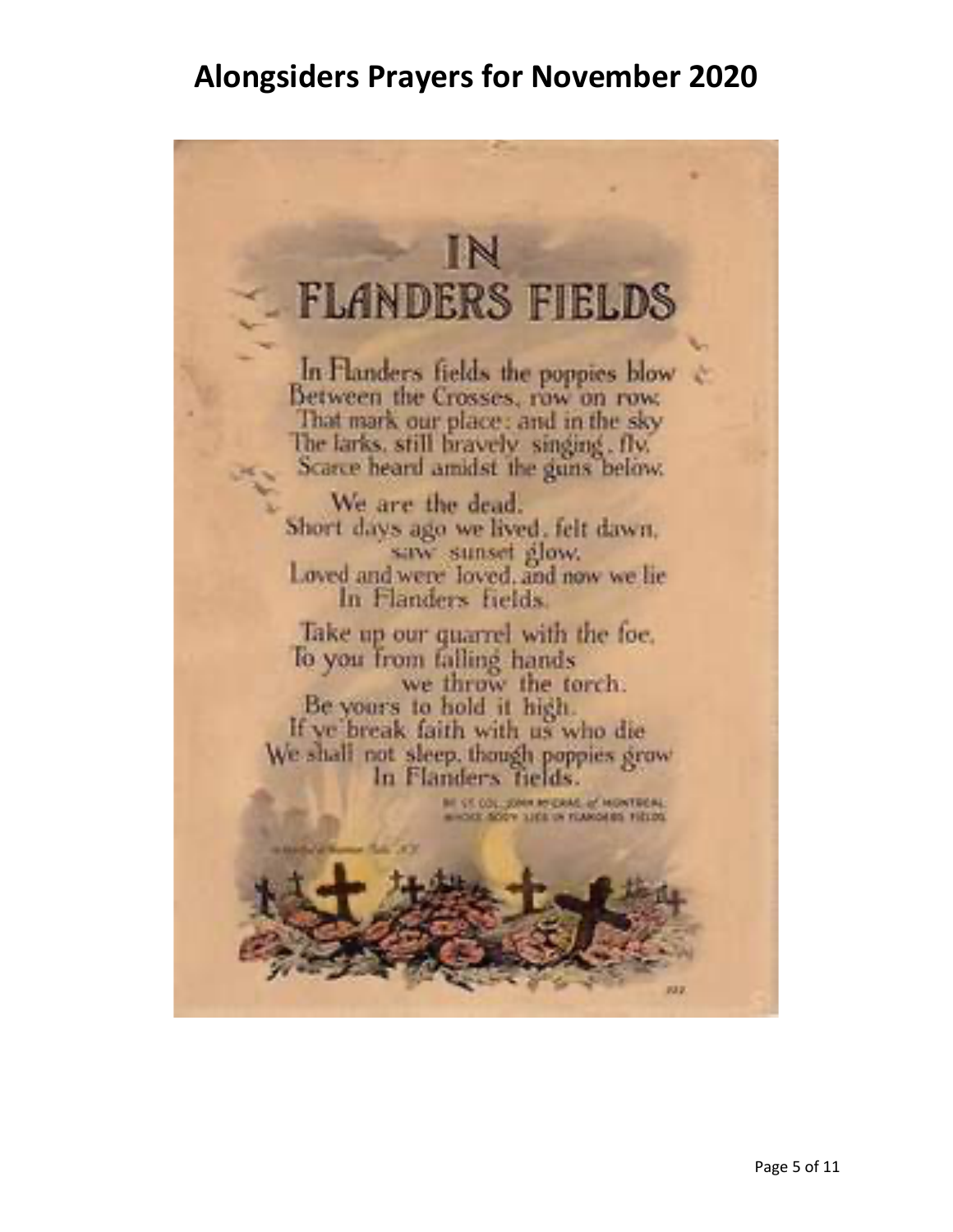**November 15, 2020 24th Sunday after Pentecost**

*For God did not appoint us to suffer wrath, but to receive salvation through our Lord Jesus Christ. 1 Thess. 5:9*

#### **Scripture Readings:**

Judges 4: 1-7 Psalm 123 1 Thessalonians 5:1-11 Matthew 25: 14-30

Be open to the Lord's leading and He will guide us through all our days. We don't know how many years are allotted to us so we must live in the light and be alert. Always be ready to use our talents to bring into being the opportunities that God provides for us. Then one day God will say to us "*well done thou good and faithful servant."*

**Collect:** Almighty God, you sent your Son Jesus Christ to be the light of the world. Free us from all that darkens and ensnares us, and bring us to eternal light and joy, through the power of Him who is alive and reigns with you and the Holy Spirit, one God, now and for ever.

The day of the Lord will hold terror for the wicked and unprepared, but rejoicing for those living in God's light. Gathered as God's people, let us pray.

Holy God, if we are presuming on your mercy, alert us and shatter our complacency; if we are doubting your mercy, affirm in us the reality of your forgiveness. May we, as the Church, encourage and warn, but never condemn; acknowledge sin, but never judge.

Christ will come again: make us ready to meet Him.

Holy God, raise up prophets to speak out your truth and draw attention to whatever needs changing in our world, our expectations and assumptions, our management of resources and finances, our systems of government and our attitudes. May all peoples come to recognize your truth.

Christ will come again: make us ready to meet Him.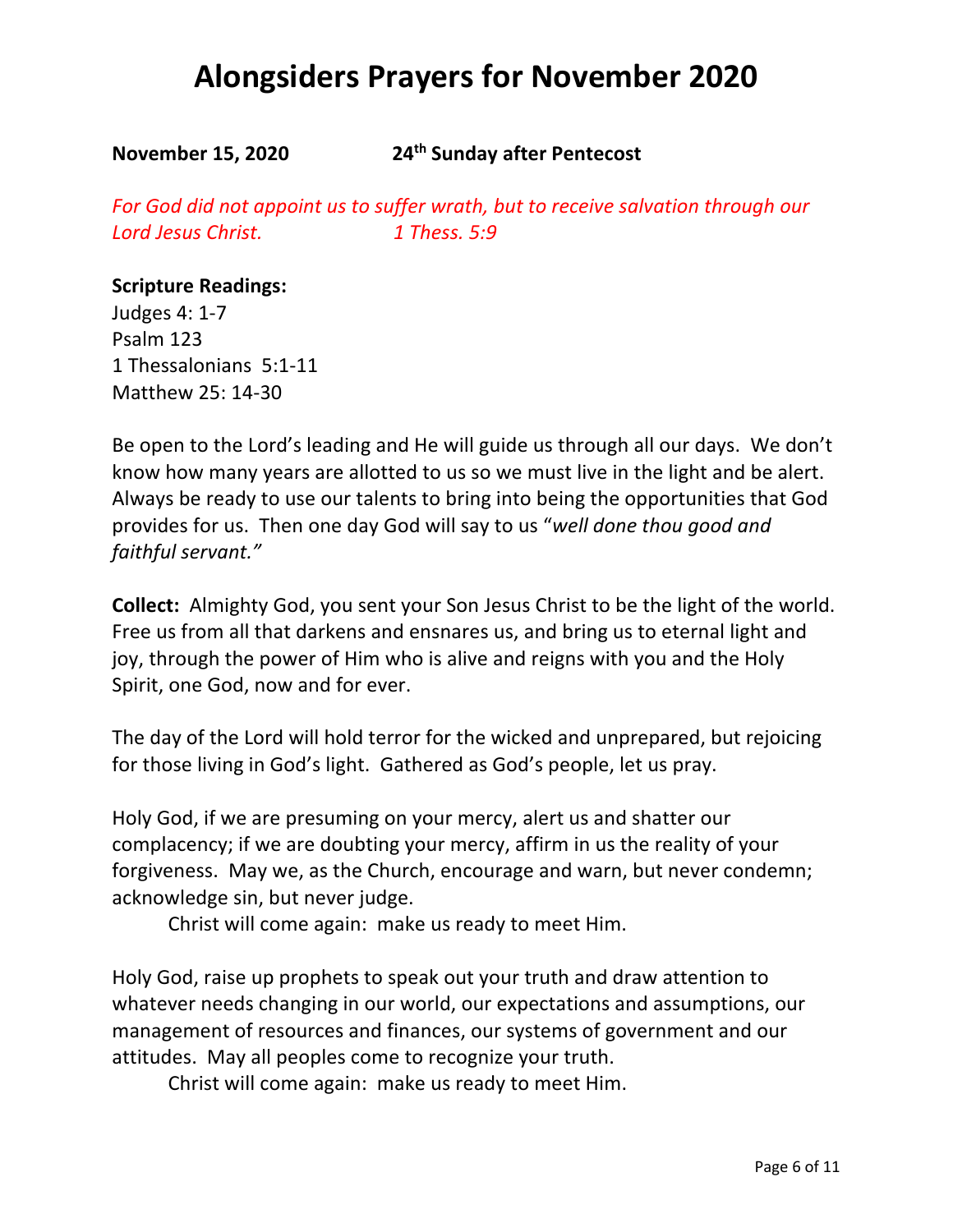Holy God, may all in misery and despair turn to find you close beside them in their heartache, not condemning but loving them in their pain. May all who are locked in terror or guilt be set free, and may those whom long term illness wearies be strengthened to persevere, freed from resentment.

Christ will come again: make us ready to meet Him.

Holy God, Lord of the living and the dead, we commend to your mercy all who have died, and thank you for that eternal healing which frees us from all pain and suffering.

Christ will come again: make us ready to meet Him.

Merciful Father, accept these prayers for the sake of your Son, our Saviour Jesus Christ. Amen.

**The Lord's Prayer**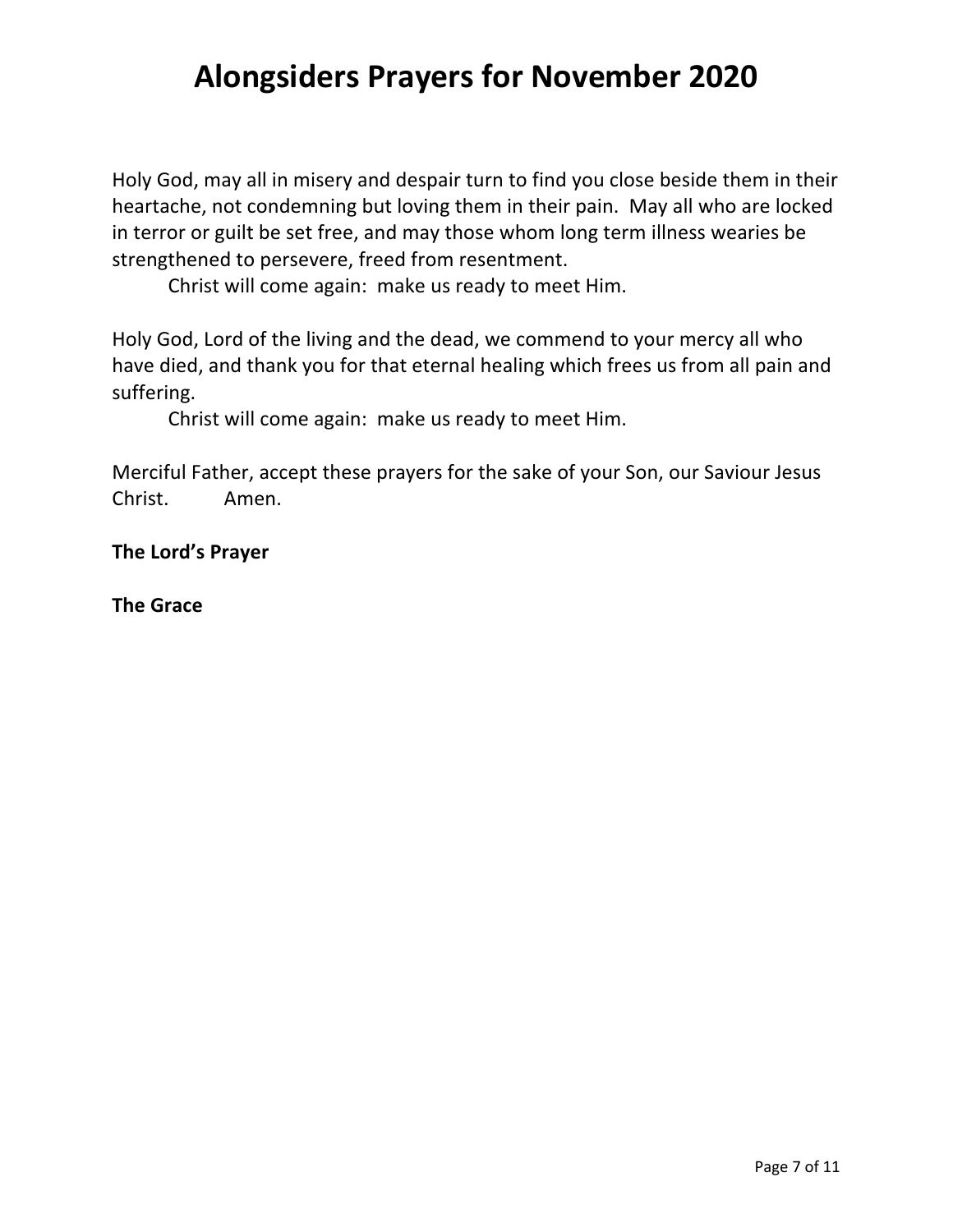**November 22, 2020** Reign of Christ Sunday

*Know that the Lord is God. It is He who made us, and we are His, we are His people, the sheep of His pasture. Psalm 100: 3*

#### **Scripture Readings:**

Ezekiel 34: 11-16 Psalm 100 Ephesians 1: 15-23 Matthew 25: 31-46

The Lord is our Shepherd and King. He searches for us, He loves us, He provides for us. He gives us strength and courage on dark days. He provides food and water when we are hungry and thirsty. His word enriches our lives and helps us to grow closer to Him. But most of all He has given us the gift of unconditional love, which will be ours for all eternity for He is the King of Kings and Lord of Lords. Glory Alleluia!

**Collect:** Almighty and everlasting God, whose will it is to restore all things in your well-beloved Son, our Lord and King, grant that the peoples of the earth, now divided and enslaved by sin, may be freed and brought together under His gentle and loving rule; who lives and reigns with you and the Holy Spirit, one, now and for ever.

In total humility, at one with the least of His people, Jesus, the Messiah, the Christ, reigns as King with full authority and honour for eternity. Let us humble ourselves in the presence of God, and pray to Him for the Church and for the world.

Loving God, in our ministry as the Church, both laity and clergy, on Sundays and weekdays, may we give glory to you and further your kingdom. Direct us to those who are searching, and give us the wisdom to know how best to draw them to your love.

We are your people: the sheep of your pasture.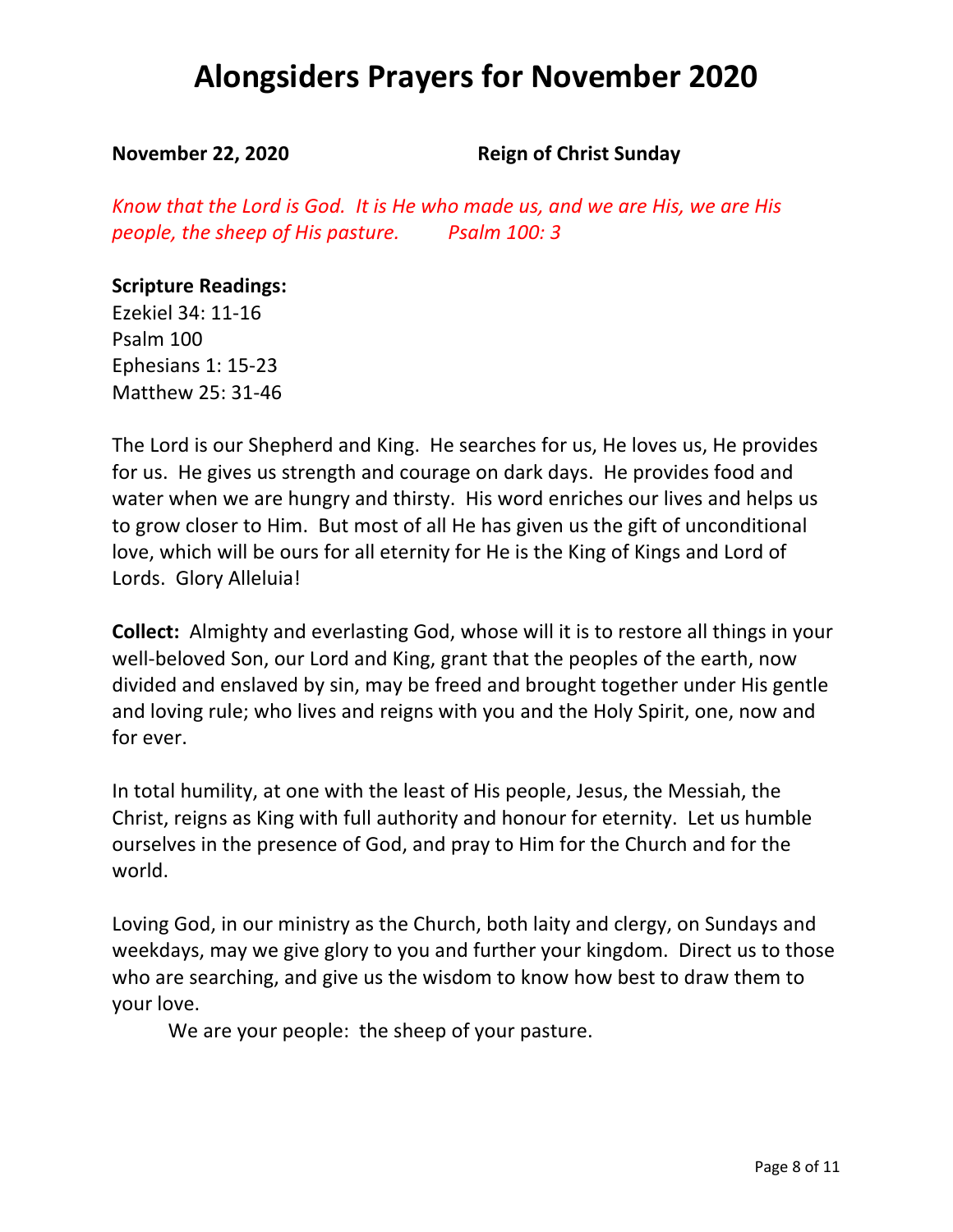Loving God, may we actively seek to do good, to stand up against injustice and work for peace. Lord, rid the world of the terrible evils that result from invoiced objections and unspoken misgivings. Give us the courage to act as true citizens of heaven.

We are your people: the sheep of your pasture.

Loving God, may the ways we manage our homes, decisions, times and money be in keeping with our calling as inheritors of the Kingdom. May your love undergird all our loving.

We are your people: the sheep of your pasture.

Loving God, search for the lost, bring back those who have strayed, bind up the injured and strengthen the weak. Help us all to share in this work of loving care.

We are your people: the sheep of your pasture.

Loving God, welcome into your kingdom all whose lives show them to be your servants, whether or not they have known you by name. Prepare us all to meet you with confidence of sins confessed and forgiven.

We are your people: the sheep of your pasture.

Loving God, you have shown us such love and humility. We offer you our thanks and praise. Merciful Father accept these prayers for the sake of your Son, our Saviour Jesus Christ. Amen.

**The Lord's Prayer**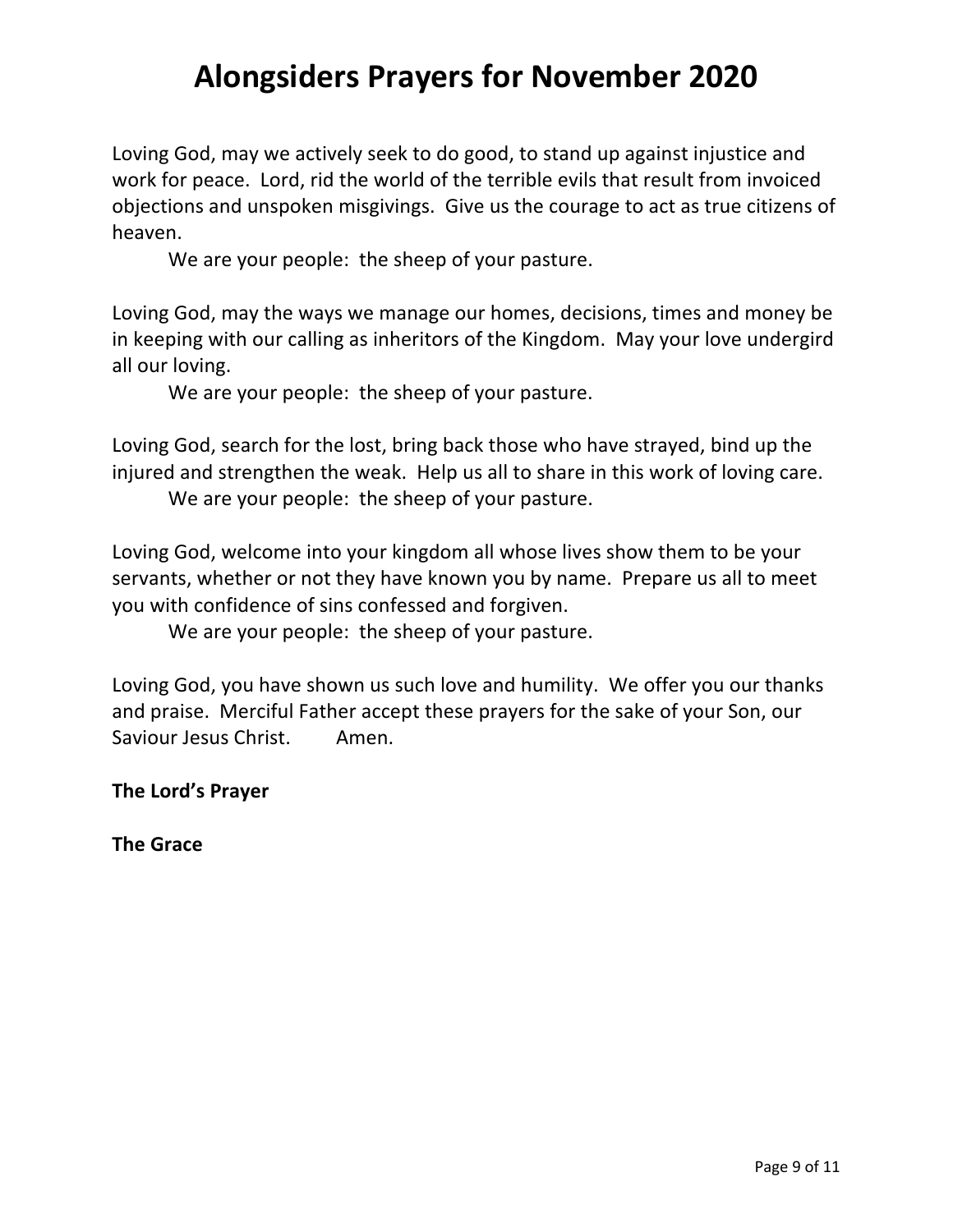**November 29, 2020 First Sunday of Advent** 

*What I say to you, I say to everyone: "Watch!" Mark: 13: 37*

**Scripture Readings:** Isaiah 64: 1-9 Psalm 80: 1-7, 16-18 1 Corinthians 1: 3-9

Mark 13: 24-37

We should always be mindful of our faithful Shepherd, our Father, who provides grace, mercy, love, and peace. We will lack nothing if we follow and imitate Him. Be aware not to fall into selfish acts, but always do what is good and right before the Lord. Stretch out your hand to Him and He will show you the righteous way. Increase our faith, O Lord.

**Collect:** Almighty God, give us grace to cast away the works of darkness and put on the armour of light, now in the time of this mortal life in which your Son Jesus Christ came to us in great humility, that on the last day, when He shall come again in His glorious majesty to judge both the living and dead, we may rise to the life immortal; through Him who lives and reigns with you and the Holy Spirit, one God, now and for ever.

Be alert and watchful; keep yourselves ready. As we begin a new year in the life of the Church, let us pray together to the God of our making.

Holy God, just as we are we come to you, and ask for your Kingdom to come in us and in this place. Increase our faith and our love for you, so that we may become the lights in the darkness that we are called to be.

O God, keep us awake to you: and alive to your call.

Holy God, the signs in our world of hate, distrust and greed are shown to us clearly every day. May we see with your eyes the signs of hope and victory, the opportunities for loving service, for encouragement, reassurance and thanksgiving.

O God, keep us awake to you: and alive to your call.